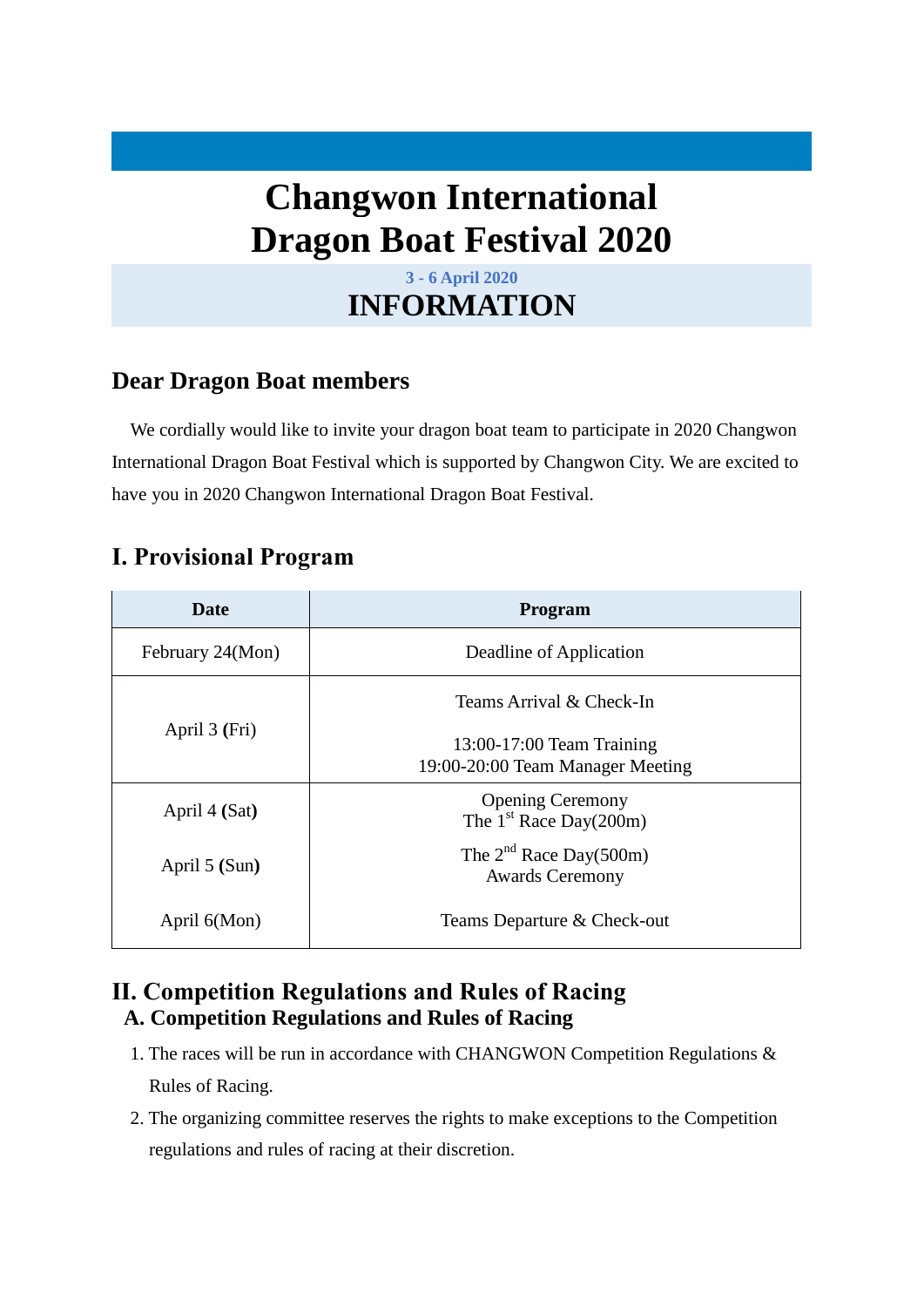### **B. Equipment Details**

- 1. Boat Small Boat (IDBF DB912 Model)
- 2. Paddles Any type of IDBF recognized paddle. Competitors may use their own paddles, provided that they comply with IDBF specification. If you don't have your own paddle, a wooden paddle will be provided by Organizing Committee at the race site.

### **C. Crew Composition**

- 1. Team Composition
	- DB12 10 Paddlers, 1 Steersman , 1 Drummer, 2 Reserves

\* minimum 8 paddlers

- 2. Restriction of Composition
	- a. Open : no restrictions on gender and age
	- b. Mixed : crews must contain max 5 & min 4 paddlers per gender

no restriction for the Drummer and Steersman.

### **D. Race Categories**

| Boat        | <b>Division</b>              | <b>Class</b> | <b>Distance</b> |
|-------------|------------------------------|--------------|-----------------|
| <b>DB12</b> | <b>International Premier</b> | Open & Mixed | 200M, 500M      |

#### **E. Racing Rules**

| <b>Division</b> |                          | <b>Race Format</b>                                        | <b>Course</b>      | <b>Lane Drawing</b>                                                                      |
|-----------------|--------------------------|-----------------------------------------------------------|--------------------|------------------------------------------------------------------------------------------|
| Dragon Boat     | International<br>Premier | Heats,<br>Repechage,<br>Semi Final,<br><b>Grand Final</b> | Straight<br>Course | Drawing of lanes for<br>the Heats will be<br>conducted by<br><b>Organizing Committee</b> |

### **Ⅲ. Prizes**

The Medals will be granted to 1st Place to 3rd Place

| <b>Rank</b>           | <b>200M</b>  | 500M         |
|-----------------------|--------------|--------------|
| 1 <sup>st</sup> Place | Gold medal   | Gold medal   |
| $2nd$ Place           | Silver medal | Silver medal |
| $3rd$ Place           | Bronze medal | Bronze medal |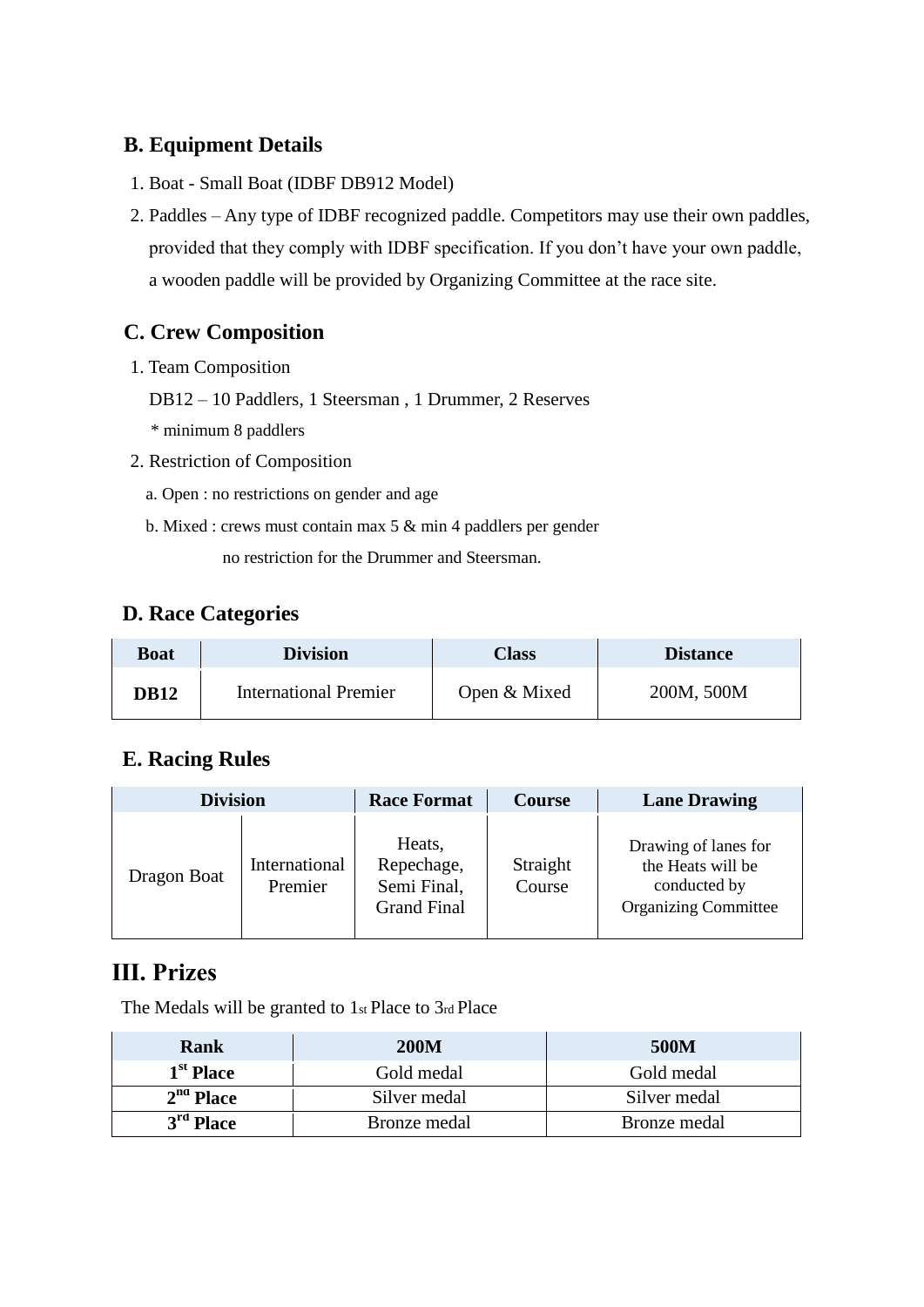# **Ⅳ. Map**

**A. Gimhae International Airport to Changwon City(Hotel) 40min distance**



#### **B. Hotel to Race site 30min distance**

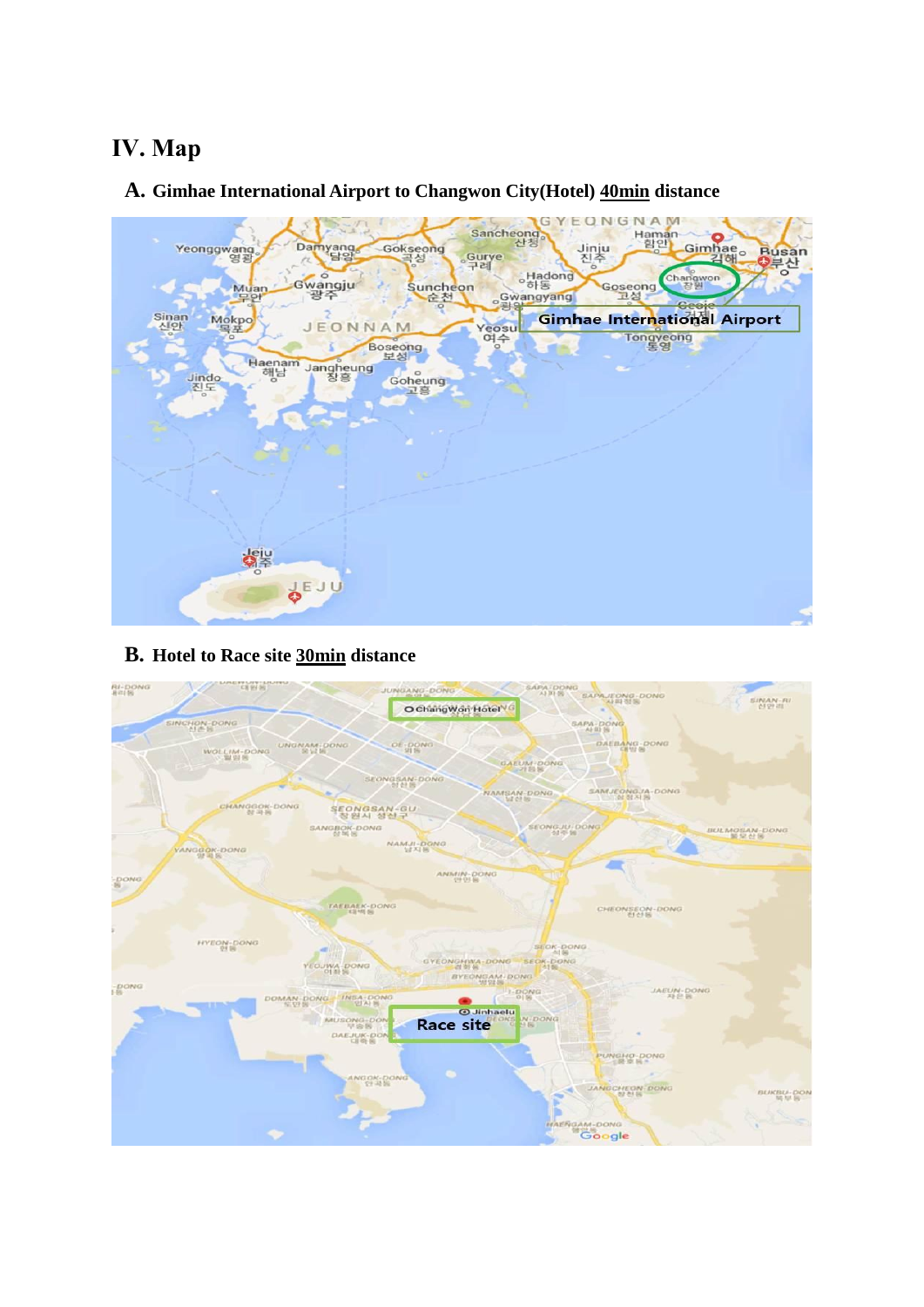#### **C. Race Venue Layout**



# **Ⅴ. Entry**

### **A. Entry Condition**

1. Insurance - All teams are required to have Accidental Insurance.

2. Visa – Feel free to contact the Organizing Committee, if you need any assistance in Visa application.

### **B. Entry fee 50USD** in each person

#### **\* Payment**

Entry Fee is to be paid into the dedicated Account detailed below.

- Bank Name : Nonghyup Bank
- Swift Code : NACFKRSEXXX
- Account Holder : KOREAN DRAGONBOAT ASSOCIATION
- Account Number : 351-0902-8021-93

**\* No cash payment will be accepted in person.**

# **Ⅵ. Arrangement from Organizing Committee**

#### **A. Hotel**

1. Official Hotel(including Breakfast, 3 Nights, check in April 3 /check out April 6)

- a. Changwon hotel
- website : [http://www.changwonhotel.co.kr](http://www.changwonhotel.co.kr/)
- b. Internation hotel Changwon
	- website : [http://www.hotelinternational.co.kr](http://www.hotelinternational.co.kr/)
- \* *Hotel will be arranged after your entry fee payment is completed.*